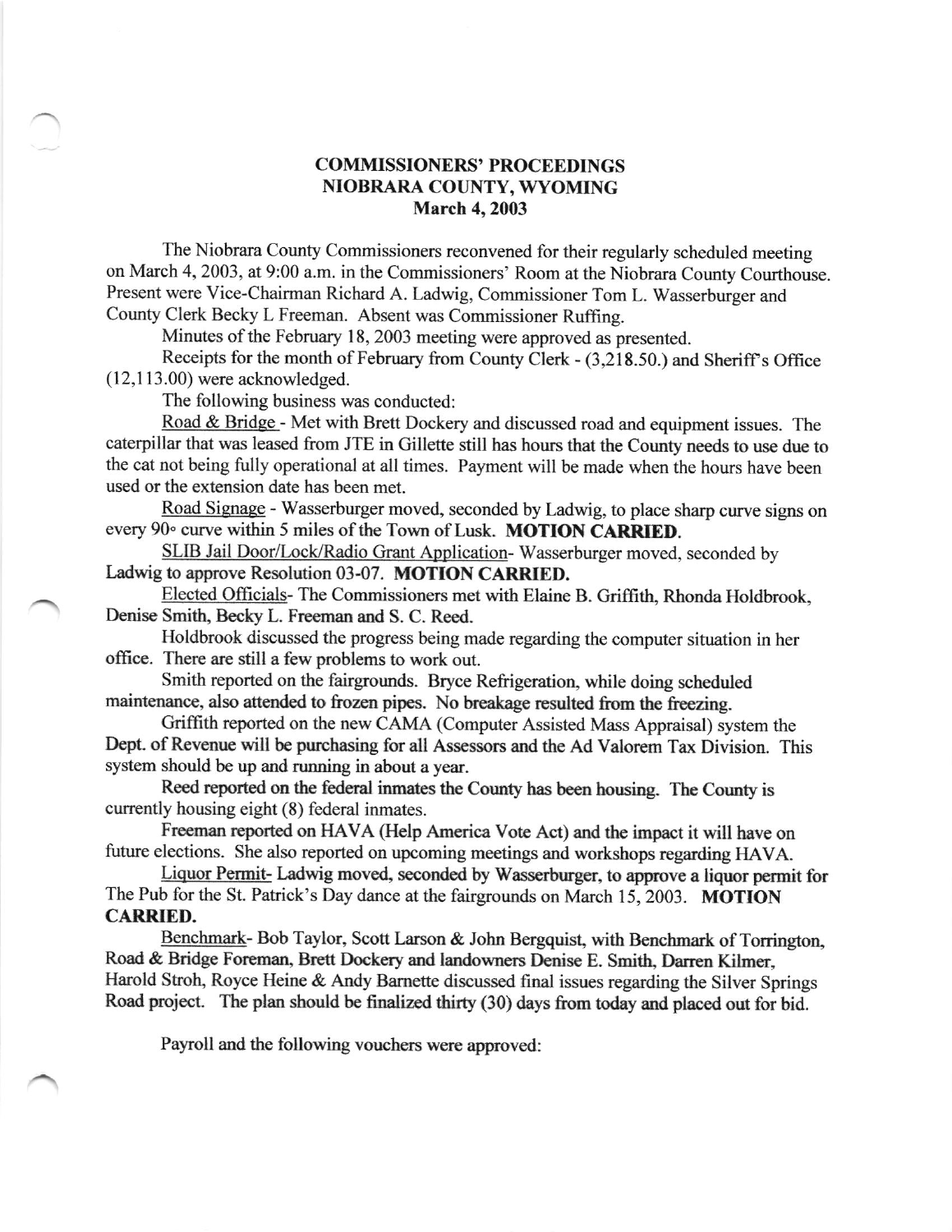There being no further business, the meeting recessed to reconvene at 9:00 a.m. on Tuesday, March 18, 2003.

NIOBRARA COUNTY COMMISSIONERS

Richard a. Ladwig, Commissioner

ATTEST 2 Man

Becky L. Freeman, County Clerk